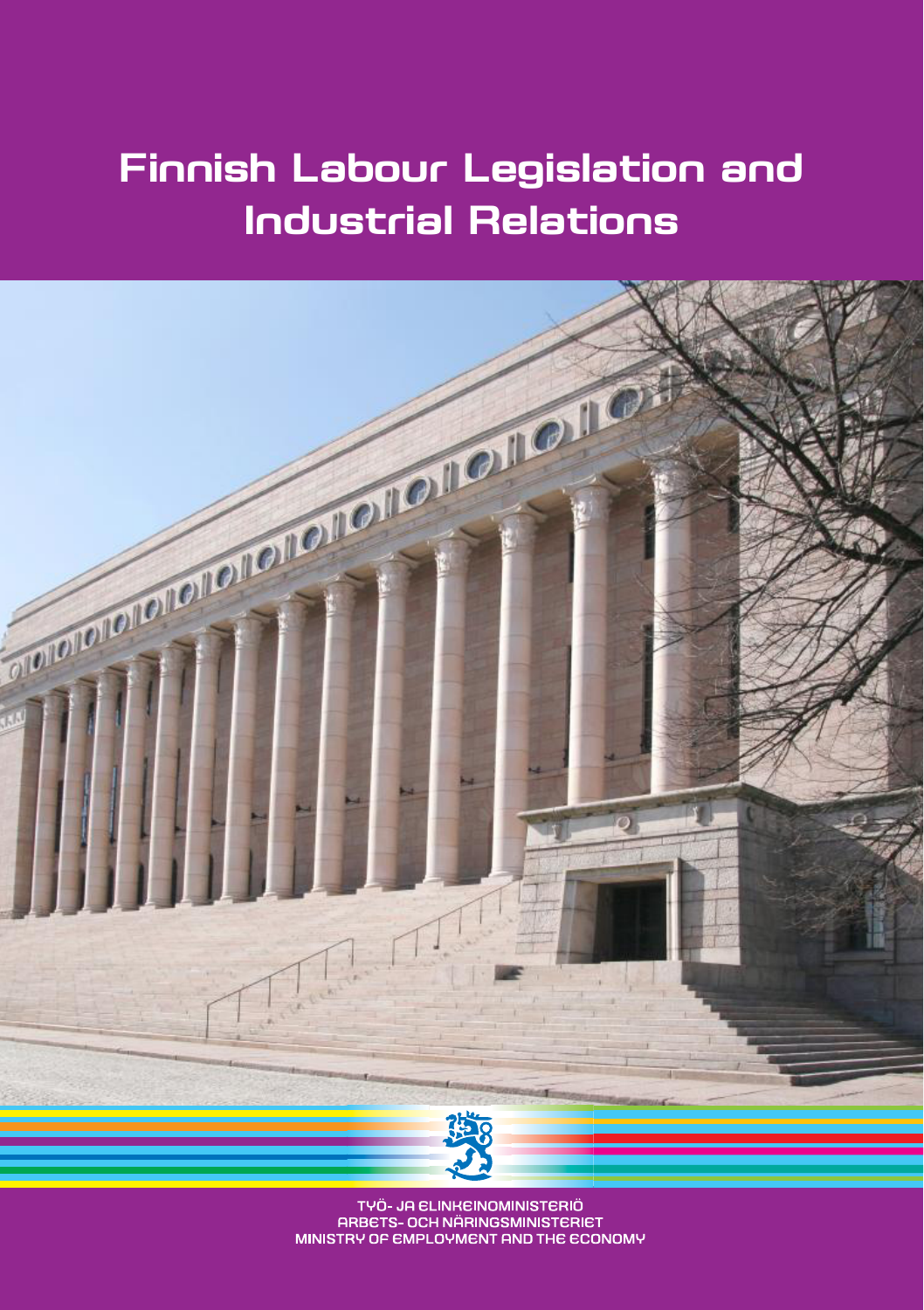## **Contents**

| 1 |                                                                   | 4 |
|---|-------------------------------------------------------------------|---|
| 2 |                                                                   | 5 |
|   |                                                                   | 5 |
|   |                                                                   | 6 |
|   | The Pay security Act (866/1998) and The Seamen's                  |   |
|   |                                                                   |   |
|   |                                                                   |   |
|   |                                                                   |   |
|   | The Non-Discrimination Act (21/2004) and the Act on Equality      |   |
|   |                                                                   |   |
|   |                                                                   |   |
|   |                                                                   |   |
|   | The Act on Checking the Criminal Background of                    |   |
|   |                                                                   |   |
|   |                                                                   |   |
|   |                                                                   |   |
|   |                                                                   |   |
|   |                                                                   |   |
|   |                                                                   |   |
|   |                                                                   |   |
|   |                                                                   |   |
|   |                                                                   |   |
|   |                                                                   |   |
|   | The Act on Personnel Representation in the Administration of      |   |
|   | Undertakings (725/1990, Act on Administrative Representation)  27 |   |
|   |                                                                   |   |
|   | The Act on Employee Involvement in European Companies (SE)        |   |
|   |                                                                   |   |

| 6 Organisations Participating in Tripartite Labour |  |
|----------------------------------------------------|--|
|                                                    |  |
|                                                    |  |
|                                                    |  |
|                                                    |  |
|                                                    |  |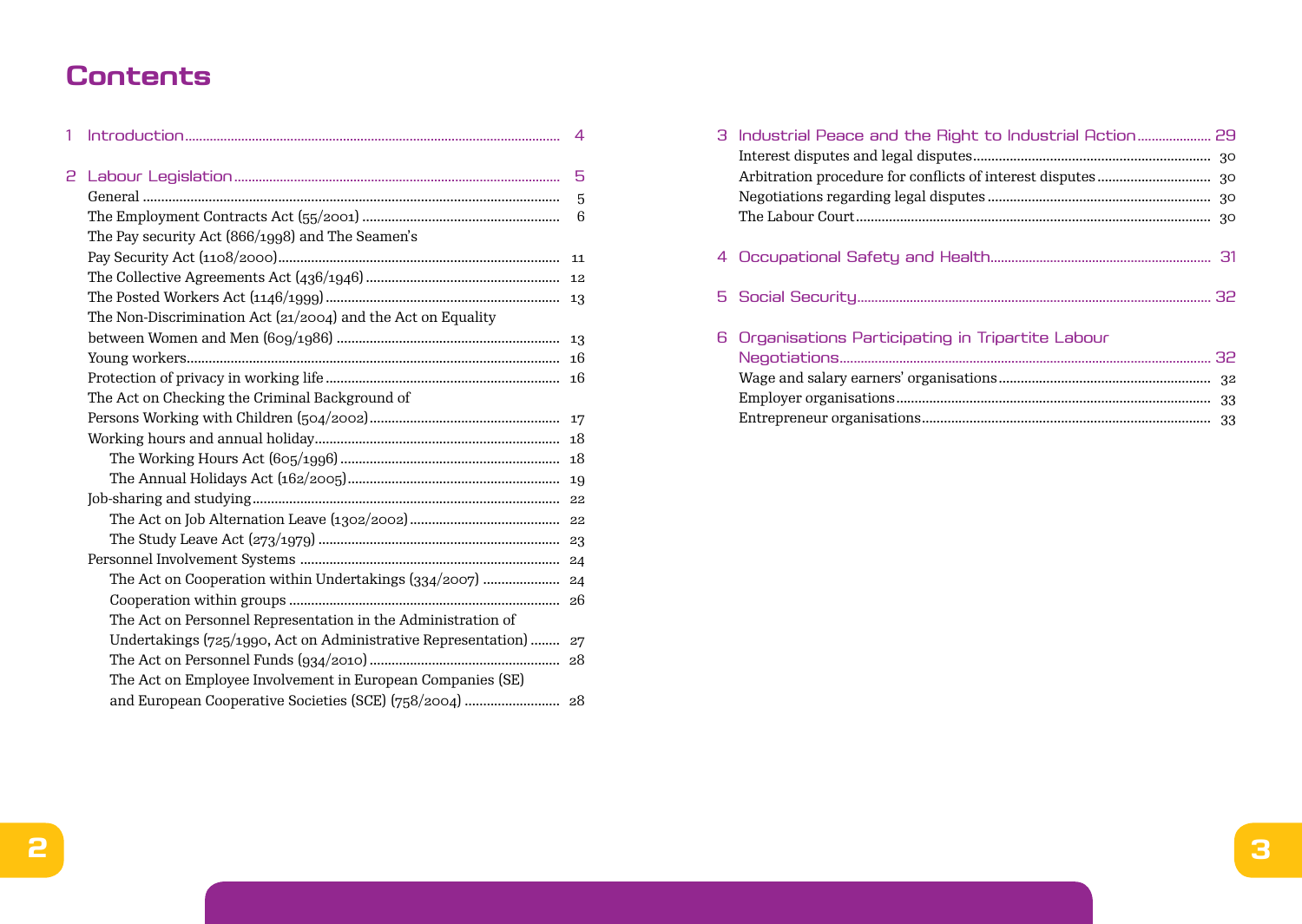This brochure aims to outline the basic principles of Finnish labour legislation, while giving a general overview of the Finnish labour market system.

# **1 Introduction**

In Finland, the unionisation of workers began in the late 19th century. The Civil War in 1918 interrupted such nascent negotiation practices right after Finland had gained independence in 1917. The strained relations between workers and employers did not relax before the Second World War, with the labour market organisations only acknowledging each other as negotiating parties in 1940.

The number of labour market organisation members started to grow, and the systems developed towards the end of the 1940s. Since the end of 1960s, labour market relations have been shaped through tripartite cooperation, and the labour market system has become an important national institution.

Today, cooperation between the government and labour market organisations is characteristic of Finnish labour market relations. This means that the drafting of almost all labour and social policy legislation related to working life is prepared in a tripartite process in collaboration between the government and labour market organisations representing employers and employees.

There are approximately 2.2 million wage and salary earners in Finland (86.6 per cent of those who are working). The share of women of those employed is only slightly lower than that of men. The rate of unionisation is about 75 per cent, which is one of the highest in Europe.



#### General

Labour legislation consists, on one hand, of the norms that regulate the legal relationship, in other words the employment relationship, between the employer and the employee (individual labour legislation) and, on the other hand, the collective labour legislation. The most important acts applying to the employment relationship of an individual employee include the Employment Contracts Act, the Working Hours Act, and the Annual Holidays Act. The key acts representing collective labour legislation are the Collective Agreements Act and the Act on Cooperation within Undertakings.

The starting point for labour legislation is the principle of employee protection. Because of this, labour legislation includes mandatory provisions, which cannot be deviated from by agreement to the disadvantage of the employee. These include provisions created for the employee´ protection of against unlawfull dismissals, the preconditions of concluding a fixed-term contract, and the duty to apply the provisions of a generally applicable collective agreement.

Labour legislation also includes provisions that can be altered by collective agreement, such as the provision on sick leave compensation, and certain provisions concerning working hours. In addition, these laws contain provisions that become applicable only when no other arrangements have been agreed upon.

Collective agreements play a pivotal role in the system by which the terms of Finnish employment relationships are determined. The Collective Agreements Act governs the rights of employers and their employer organisations on one side and employee organisations on the other to agree on the terms applied to employment relationships in a way that binds employers and employees. The collective agreements cover quite comprehensively, among other things, compensation paid for work carried out and working hours.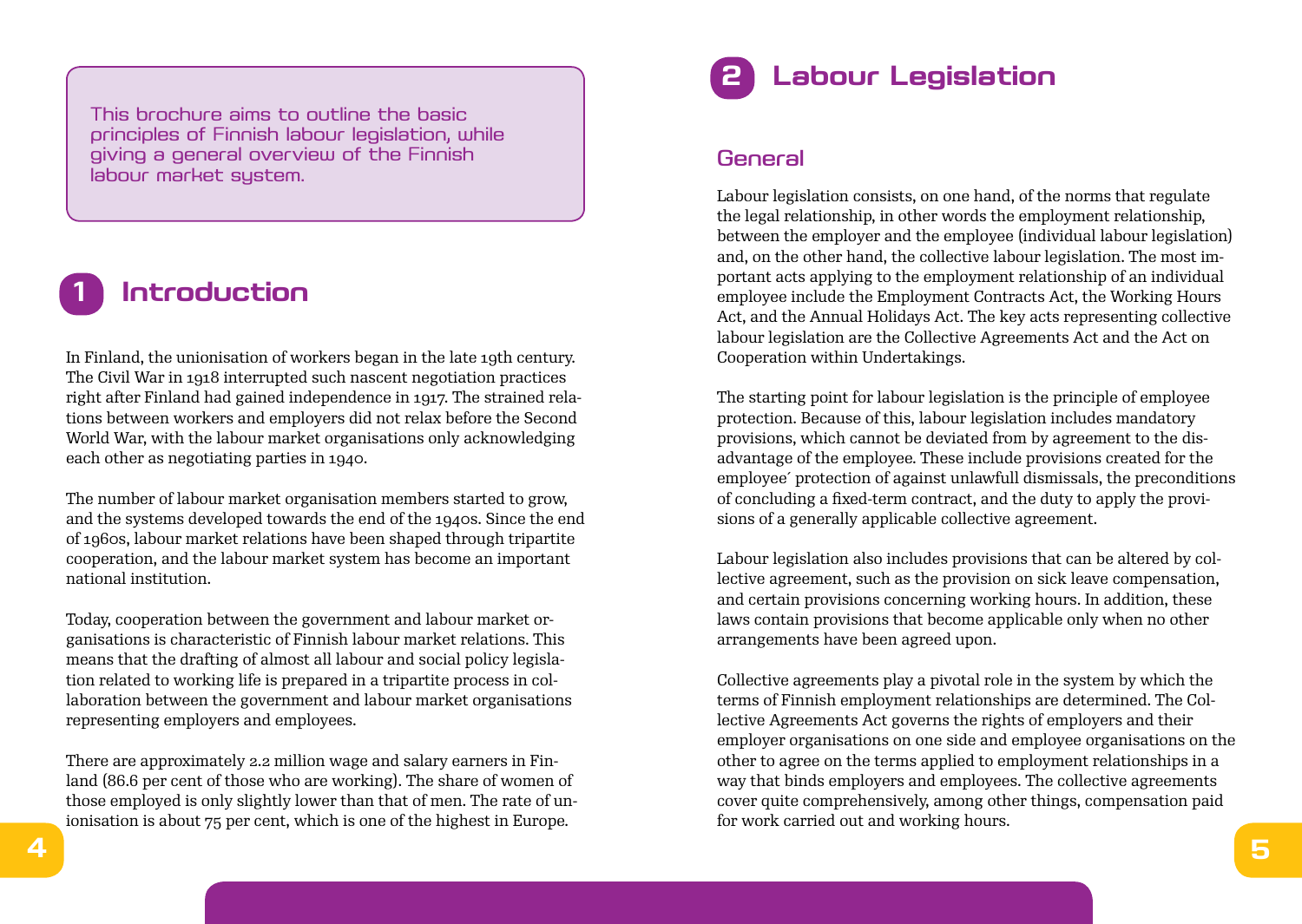The terms of an employment relationship may in practice be determined by several different norms, such as the provisions of a law, the collective agreement, the employment contract or some another agreement concluded at the workplace. The norm applied in each individual case is determined by the order of priority decreed by law. Since both the provisions of law and the regulations of collective agreements have minimum mandatory status, it is always possible to apply norms of a lower degree in order to agree on terms that are more favourable for the employee.

Other regulations than those laid down in the collective labour legislation are supervised by the officials of the Regional State Administrative Agencies' occupational safety and health area of responsibility (occupational safety and health authorities).

The Finnish legislation can be found at www.finlex.fi and English translations of labour legislation are also available on the Ministry of Employment and the Economy's website, at www.tem.fi. The descriptions of legislation given in this publication are based on data from 2011.

## The Employment Contracts Act (55/2001)

The Employment Contracts Act is a basic working life law to be applied to work performed in an employment relationship regardless of the nature of that work or the form of employment.

The Employment Contracts Act is applied to employment relationships in which an employee or employees together make a personal commitment to work for the employer under the employer's direction and supervision against a wage or salary or other compensation. The establishment of an employment relationship requires that all of the above-mentioned criteria are fulfilled. In practice, overall consideration is practiced to determine whether an employment relationship exists, taking into account the intentions of the contracting parties, the name of the contract, the contract's terms and the actual working conditions.

Finnish labour legislation, or at least its minimum conditions, will be applicable to work done in Finland, regardless of the nationality of the employee.

#### The Employment Contracts Act decrees

- **e** entering into an employment contract;
- $\bullet$  the obligations of the employer and employee;
- $\bullet$  the prohibition of discrimination (both in the employment relationship and the recruitment process);
- $\bullet$  the determination of the minimum terms of employment;
- $\bullet$  the employee's right to family leaves;
- **laying off an employee;**
- $\bullet$  terminating the employment contract;
- **liability for damages;**
- employment contracts of an international nature; and
- $\bullet$  the position of employee representatives.

*Prohibition of discrimination and obligation of equal treatment* During the employment relationship or the recruitment process, the employer may not place employees in a discriminatory position, unless there is a justified reason for doing so. The employer shall also otherwise treat employees equally, unless making an exception is justified on the basis of the tasks and position of the employees.

#### *Minimum terms of employment*

The minimum terms of employment to be applied in employment relationships are determined by the mandatory provisions of law and the generally applicable collective agreement. The employer has to at least adhere to the stipulations of the national collective agreement considered representative in the sector in question.

A Commission appointed by the government confirms whether a national collective agreement can be considered generally applicable. The decision of this Commission may be appealed against in the Labour Court. The decision regarding the general validity of a collective agreement will be published in the Regulations Collection maintained by the authorities. Collective agreements confirmed as generally applicable are available free of charge on the Internet at www.finlex.fi/ normit.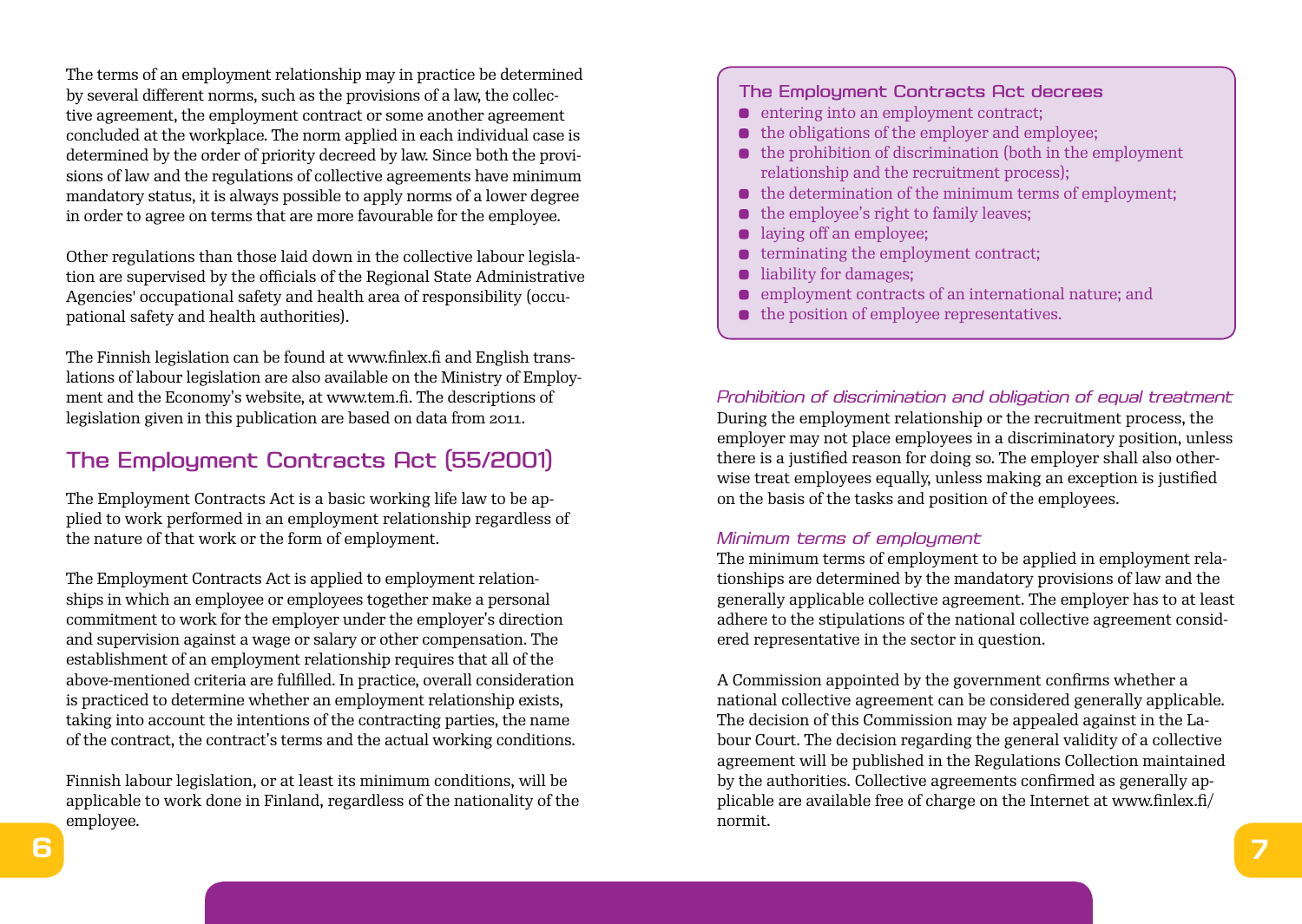The duty to comply with generally applicable collective agreements applies mainly to unorganised employers. An employer who, under the Collective Agreements Act, is bound by such a collective agreement where the concluding party is a national employee federation, is not obliged to observe the generally applicable collective agreement of the field, but the collective agreement of the sector in question.

#### *Family leaves*

The purpose of family leave is to help employees reconcile their family commitments and the obligations of their employment. They enable parents with small children to take leave from work for a fixed period to take care of their children.

#### Family leaves include the following:

- maternity, special maternity and paternity leave, as well as full-time and partial parental leave;
- $\bullet$  full-time, part-time and temporary childcare leave;
- an employee's right to be absent from work for a compelling family reason; and
- absence from work to take care of a family member or other person close to the employee.

The childcare leave allows a parent to stay at home to take care of children full time for a fixed period. Partial childcare leave makes it easier for parents to combine work and family life by making shorter their daily or weekly working hours. Partial childcare leave is subject to agreement with the employer.

Temporary childcare leave entitles the parent of a child aged under ten to stay at home to take care of a child in case of an acute illness for a maximum of four working days. Absence from work to take care of a family member or other person close to the employee refers to absence from work for a specific period and its use is subject to agreement with the employer.

*Termination of an employment relationship and lay-offs* The prerequisite for **terminating** an employment relationship by giving notice is the existence of a proper and weighty reason. This condition applies to giving notice due to reasons relating to the employee's person or arising from changes in the employer's operating conditions. An employment contract can only be **cancelled** for an extremely weighty reason. Such an acceptable reason would be such a serious breach of contract or act of negligence by one of the contractual parties that the other party could not be expected to continue the employment even to observe the period of notice.

Apart from reasons due to the employee, the employer may terminate the employee's contract on the basis of financial or production-related grounds to do with their operations. In such a case, the work that the employer has available must have been reduced both substantially and permanently for financial or production-related reasons or reasons arising from a reorganisation of the employer's operations. Such grounds do not exist if the employer, either before giving notice or soon after the employment contract has been terminated, hires a new employee for tasks similar to those performed by the dismissed employee.

The compensatory system for groundless terminations of employment is uniform. The minimum amount of compensation is equivalent to three months' pay and the maximum to 24 months' pay. The maximum compensation in case of termination of the employment contract of a shop steward, an occupational industrial safety and health representative or an elected representative without grounds can be the amount equal to 30 months' pay. However, the provision concerning the minimum amount of compensation is not applicable if giving notice is based solely on financial or production-related reasons.

The re-employment of employees dismissed for financial or productionrelated reasons is supported by means of the policy of change security. Under certain conditions, it also concerns fixed-term employees that have worked for the same employer. During the period of notice, employees are entitled to free time on full salary to look for a job or to participate in other measures that promote re-employment. The amount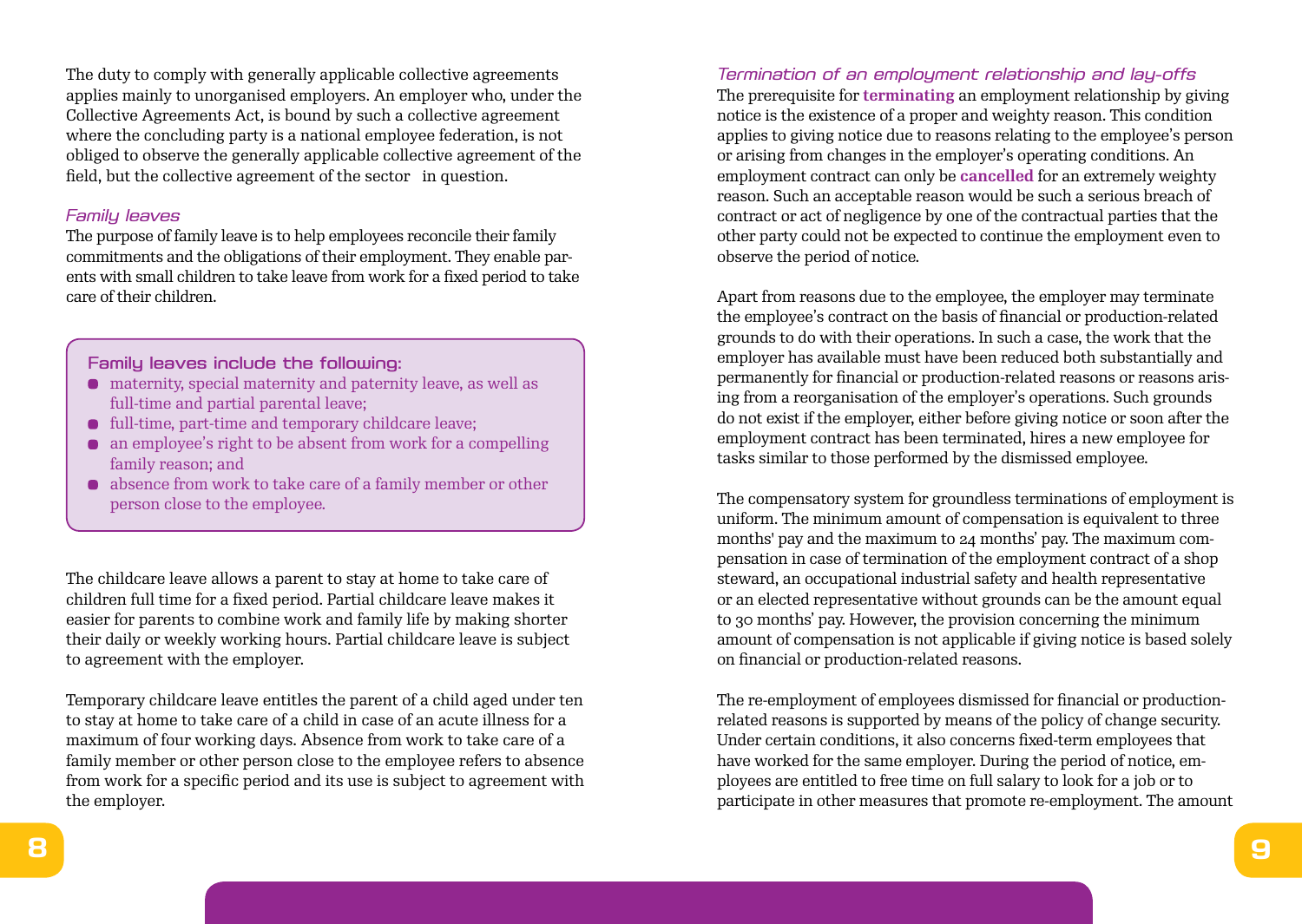of this leave depends on the length of the dismissed person's period of notice and can vary from five to 20 working days. The employer also has duties to inform and report to the personnel and the Employment and Economic Development Office.

Furthermore, pursuant to the provisions of the Act on Cooperation within Undertakings, the employer must prepare an action plan in collaboration with the personnel. The purpose of this plan is that during the cooperation negotiations concerning redundancies, the enterprises establish a chain of events that proceed logically, consisting of gathering information, dissemination, joint planning and talks supporting the employment of the employees, which involve the representatives of the employer and employees and the labour authorities. The employment authorities are also tasked with providing information about their services and assistance in the planning of operating principles related to employment. A dismissed employee has, on certain conditions, the right to an individual employment programme. The operating model of change security also includes the right to an employment programme benefit (an increased unemployment benefit) for a maximum of 185 days. The dismissed employee is only entitled to this in case an employment programme has been prepared for him/her and he/she participates in, for example, labour policy adult education as outlined in the employment programme.

**Lay-offs** refer to the temporary termination of work and payment of salaries on the employer's initiative. Employees can be laid off until further notice on the same grounds as they can be given notice for financial or production-related reasons. If it is deemed that work has only temporarily diminished, the lay-offs can be implemented for a fixed period for the duration the lack of work is expected to last.

#### *Temporary agencies*

The use of the services of temporary agencies refers to a contractbased arrangement by which a private employment agency places its employees at the disposal of a customer company (user company) against a payment, when the work is performed under the user company's direction and supervision. The minimum terms of employment of temporary agency workers are determined primarily in accordance with the collective agreement binding the temporary agency under the Collective Agreements Act (known as a normally applicable agreement) and the generally applicable collective agreement for temporary agency businesses. If such an agreement does not exist, the terms are determined in accordance with a collective agreement binding the user company either under the Collective Agreements Act or the generally applicable collective agreement.

#### *Mandatory nature of the Act*

The Employment Contracts Act is basically mandatory by nature. The employer and the employee may only agree otherwise in an employment contract when it comes to provisions that expressly state the possibility to do so. In addition, national employer and employee organisations may conclude collective agreements deviating from the Act in matters that have been specifically stated in the Act.

## The Pay security Act (866/1998) and The Seamen's Pay Security Act (1108/2000)

Pay security is based on the Pay Security Act, in accordance with which the state will ensure payment of employees' claims arising from an employment relationship in the event of the employer's bankruptcy or other insolvency. The maximum amount of pay security for one employee for work carried out for the same employer is EUR 15,200.

The pay security authority will investigate the employer's insolvency and the conditions for paying pay security on the basis of an employee's application. Any claims the employer would be obliged to pay to his or her employee can be paid as pay security. An application for unpaid claims to be paid as pay security must be filed within three months of the date they fall due. Pay security is only paid to workers with a valid employment contract.

The Unemployment Insurance Fund compensates the state annually for the difference between capital paid as pay security and capital collected from employers. The funds needed for the purpose are collected from employers in the form of unemployment insurance contributions.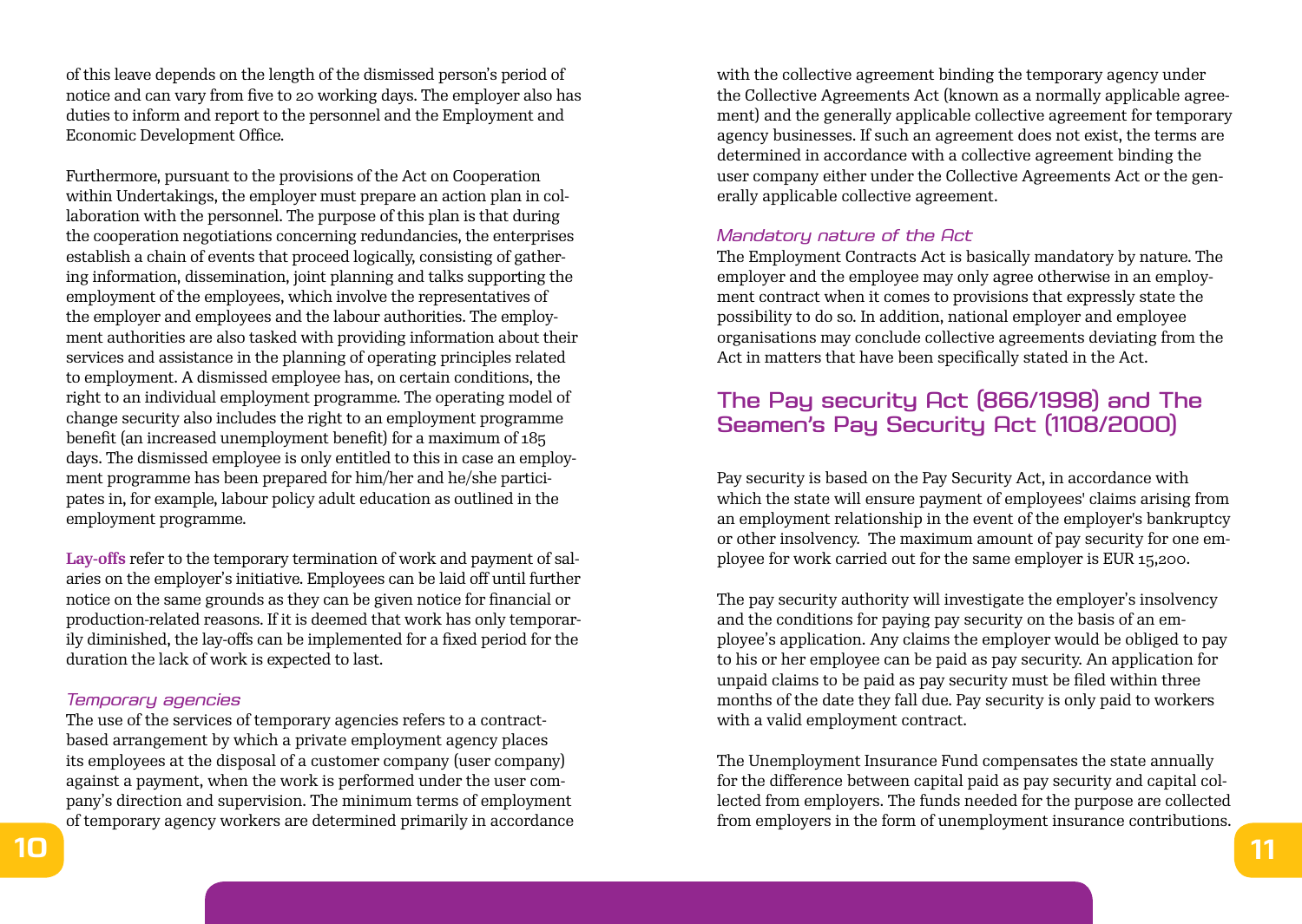## The Collective Agreements Act (436/1946)

The central principles on collective bargaining have been recorded in the Collective Agreements Act. Collective agreements have two important functions: they guarantee the employees minimum-level terms of employment and, on the other hand, they contain a duty to maintain industrial peace. The Collective Agreements Act includes provisions regarding the conclusion, applicability and observance of collective agreements, as well as a duty to maintain industrial peace. The duty to maintain industrial peace concerns the term of validity of the collective agreement and requires refraining from industrial action against the collective agreement.

The employer party may be one or more employers or a registered association of employers. On the employee's side, only a registered employee union is eligible as a party to the collective agreement. One of the main purposes of these associations must be to look after the interests of either employers or employees in employment relationships.

In collective agreements, the bargaining parties agree on the stipulations to be applied to employment contracts and relationships. A collective agreement must be drawn up in writing and it may be either of a fixed duration or agreement for an indefinite period subject to notice of termination. A collective agreement binds the employers and organisations who concluded the agreement as parties, and is solely binding on the affiliated associations of the parties and their individual members (this is known as normal applicability). It also binds those that endorse it at a later date by the consent of those involved.

Disagreements deriving from the interpretation of the collective agreement and breaches thereof are tried and settled in the Labour Court. If any part of an employment contract is in conflict with the provisions of the collective agreement applicable to the employment relationship, such part of the employment contract shall be null and void and the relevant provisions of the applicable collective agreement shall be observed instead, in cases where this is more advantageous to the employee.

Provisions on the rights of employees and employers to take collective industrial action are laid down in the Act on Mediation in Labour Disputes (420/1962). A national conciliator, assisted by other conciliators, has been appointed for the purpose of mediation of labour disputes between employers and employees and the promotion of relations between labour market parties.

## The Posted Workers Act (1146/1999)

The Directive of the European Parliament and Council concerning the posting of employees in another EU Member State when providing services (96/71/EC) implemented in Finland by the passing of the Posted Workers Act. This Act applies to work performed in Finland based on an employment contract. A posted worker refers to a worker who ordinarily works in a Member State other than Finland and whose employer company based in another country has posted him or her in Finland for a limited time while engaged in an employment relationship for the provision of cross-border services. The Act does not apply to seafaring employees on ships practicing merchant shipping.

The purpose of the Act is to ensure the posted worker certain minimum working conditions, such as a salary in accordance with the working conditions of the country in which the work is performed. Regardless of the law otherwise applicable to the employment contract of the worker posted in Finland, certain provisions and regulations of the Finnish legislation shall apply insofar as they are more favourable to the employee than the terms of employment otherwise applicable.

## The Non-Discrimination Act (21/2004) and the Act on Equality between Women and Men (609/1986)

**12 13** quires authorities to promote equality in all their activities. The right to equal and non-discriminatory treatment is a basic human right. The purpose of the **Non-Discrimination Act** and the prohibitions of discrimination contained in labour legislation is to ensure equal treatment of all jobseekers and employees and to protect them from discrimination in working life. The Non-Discrimination Act re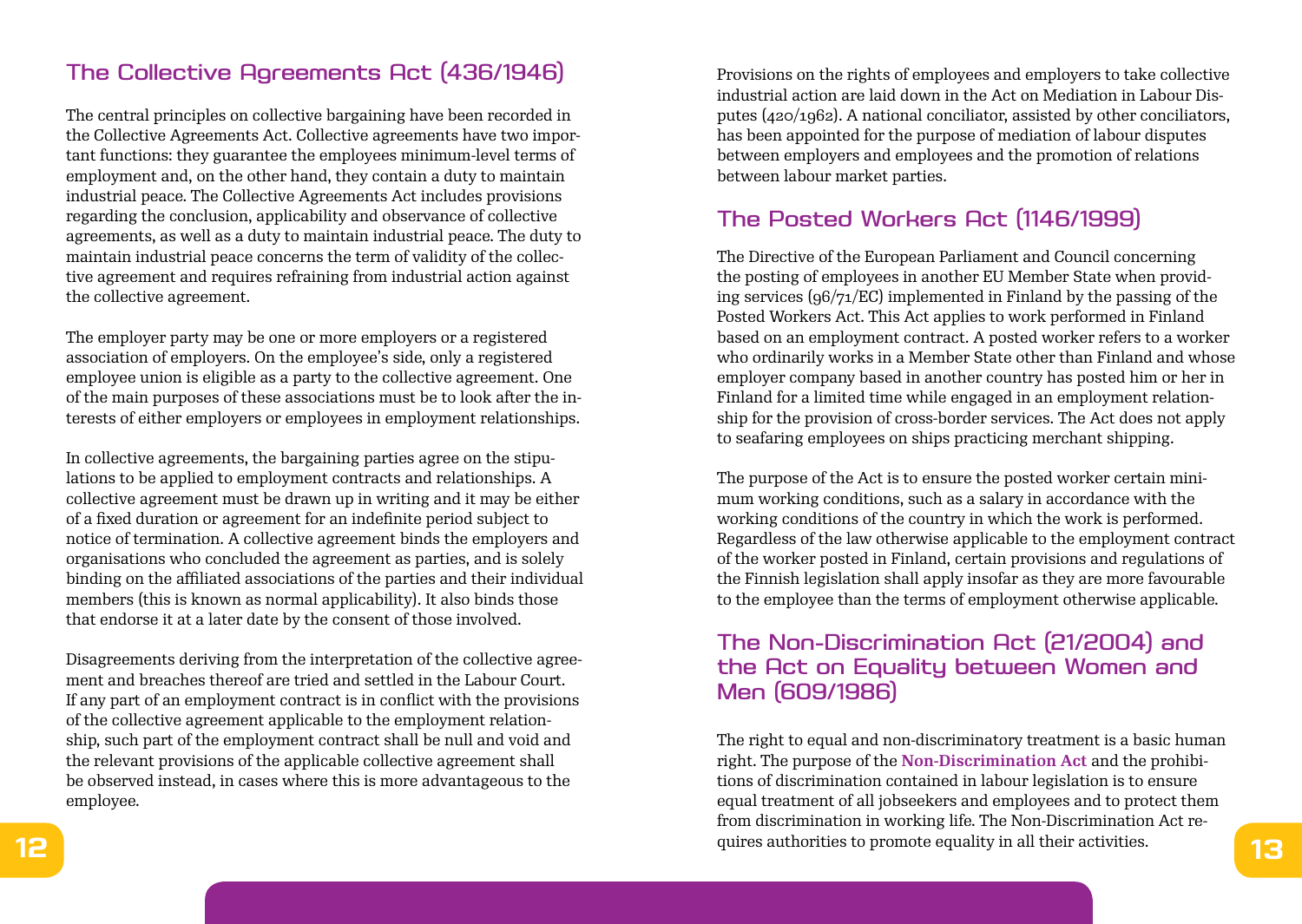The Non-Discrimination Act applies to the basis of recruitment, working conditions, terms of employment, career advancement, education and the prerequisites of enterprising and support for industrial activities.

The Non-Discrimination Act prohibits both direct and indirect discrimination on the basis of

- age:
- ethnic or national origin;  $\blacksquare$
- **nationality:**
- language;  $\bullet$
- religion or belief;  $\bullet$
- **o** opinion:
- state of health or disability;  $\bullet$
- sexual orientation; or
- other personal characteristics.

Under the Non-Discrimination Act, harassment, an instruction or order to discriminate and counter-actions are also prohibited. The person subjected to discrimination or a counter-action may claim compensation, the maximum amount of which is EUR 16,430 (revised against the certain index every three years).

A person may not be treated differently because of their ethnic origin in social and health care services, social security benefits or other benefits and advantages granted on social grounds. This also applies to the offer or availability of housing and movable and immovable property and services to the general public other than legal actions falling within the scope of private affairs and family life.

**The Act on Equality between Women and Men (the Equality Act)**  imposes a prohibition of discrimination on the basis of gender. The purpose of the Act is the practical implementation of equality between women and men, and it is aimed in particular at improving the position of women in working life.

The Equality Act includes a general prohibition of direct and indirect discrimination based on gender.

#### Discrimination under the Equality Act means

- $\bullet$  treating women and men differently on the basis of gender;
- **•** treating women differently for reasons related to pregnancy or childbirth; or
- $\bullet$  treating women and men differently on the basis of parenthood, family responsibility or any other gender-related reason.

Discrimination also includes actions which, because of the above reasons, in real terms result in people ending up with unequal status.

The Equality Act specifically defines what constitutes discrimination in working life. Prohibited discrimination may be manifested, for example, in recruitment, selecting employees for different tasks or training, working conditions, compensation and other terms of employment, neglecting the duty to eliminate sexual harassment and molestation, deteriorated working conditions or terms of employment after the employee has made an appeal to the rights provided in the Equality Act, or terminations or lay-offs. An employee who has been discriminated against has the right to claim compensation from the employer, amounting to a minimum of EUR 3,230 but not exceeding EUR 16,210 (revised against the certain index every three years).

The Act also imposes the general duty on every employer to make focused and systematic efforts to promote equality. Employers are obliged to promote the equal positioning of women and men in different jobs and provide them with equal opportunities to advance in their careers. Workplaces with more than 30 employees must prepare an equality plan.

Compliance with the Equality Act is supervised by the Ombudsman for Equality and the Council for Equality.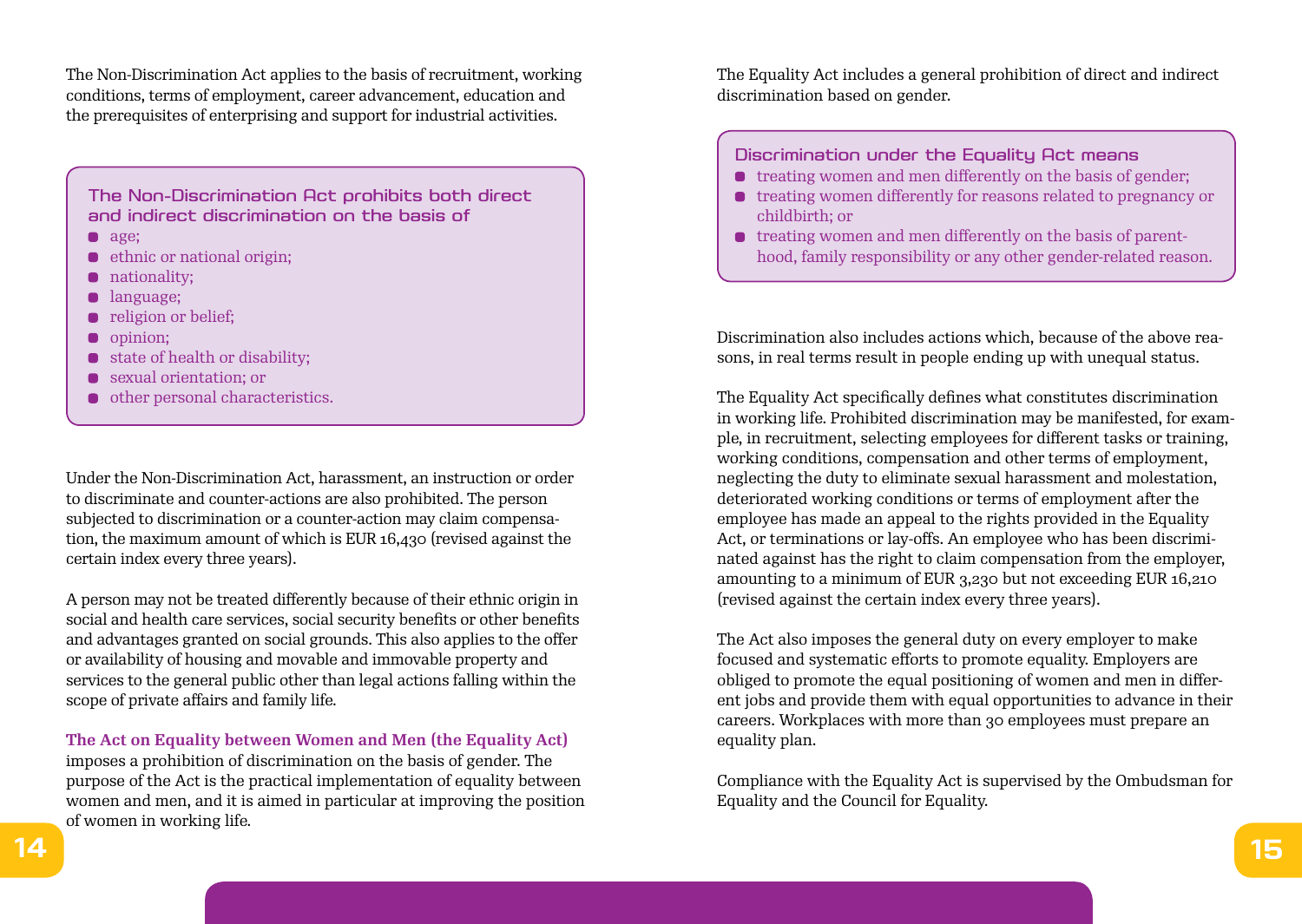## Young workers

Special provisions for the protection of young workers are enacted in the Young Workers' Act (998/1993). This Act applies to work carried out by a young person under 18 years of age (a young worker) in an employment or civil service relationship. The occupational safety and health provisions of the Act also apply to students aged under 18 in an apprenticeship or training exercises carried out at school. Furthermore, general labour legislation shall apply to the employment of young people, unless specifically stated otherwise in the above-mentioned special law concerning young people.

#### The Act includes provisions concerning

- $\bullet$  the conditions of admitting young people to work;
- $\bullet$  the regular working hours of young workers:
- $\bullet$  the maximum working hours;
- $\bullet$  the distribution of working hours;
- $\bullet$  the periods of rest given to young workers and occupational safety and health;
- $\bullet$  the employers' responsibilities to provide training and guidance;
- special responsibilities concerning specific safety measures; and
- arranging medical examinations.

In terms of their permissibility, jobs can be divided into prohibited jobs, hazardous jobs, work to which no specific provisions are applicable and duties suitable for young workers. Other legislation applicable to young workers includes the Government Decree on Work Especially Harmful and Hazardous to Young Workers (475/2006), the Decree of the Ministry of Social Affairs and Health on the List of Work Hazardous to Young Workers (302/2007), and the Decision of the Ministry of Labour on light duties suitable for young workers (1431/1993).

### Protection of privacy in working life

The aim of the Act on the Protection of Privacy in Working Life (759/2004) is to implement the protection of privacy in working life. This Act lays down provisions on what kind of personal data the employer is allowed to process about employees. The Act complements the Personal Data Act (523/1999), which is a general Act on the processing of personal data, and the Act on Data Protection in Electronic Communications (515/2004).

The employer may only process personal data that is directly necessary for the employee's employment relationship and concerns the rights and duties of the parties in the employment relationship or the benefits offered by the employer for the employee or arises from the special nature of the job's duties. The employer may not make exceptions to this provision of necessity, even with the employee's consent.

The Act prescribes the procedures to be followed by the employer when collecting and processing personal data relating to the employment or civil service relationship. The Act also lays down provisions on personality and aptitude assessments and other testing and examinations, as well as the processing of information concerning the employee's state of health and personal credit data. Furthermore, the Act contains provisions on drug tests, camera surveillance, and the protection of e-mail messages. The employer has no right to handle any genetic testing results of the employee.

In accordance with the law, issues to be handled in the cooperation procedure between the employer and the employees include the data collected at the beginning and during the employment relationship as well as procedures for the technical monitoring of the employees, and the employees' use of data network and e-mail.

## The Act on Checking the Criminal Background of Persons Working with Children (504/2002)

The purpose of the Act on Checking the Criminal Background of Persons Working with Children is to protect the personal integrity of minors. The Act provides a procedure by which the criminal background of persons selected to work with minors, i.e. persons under 18 years of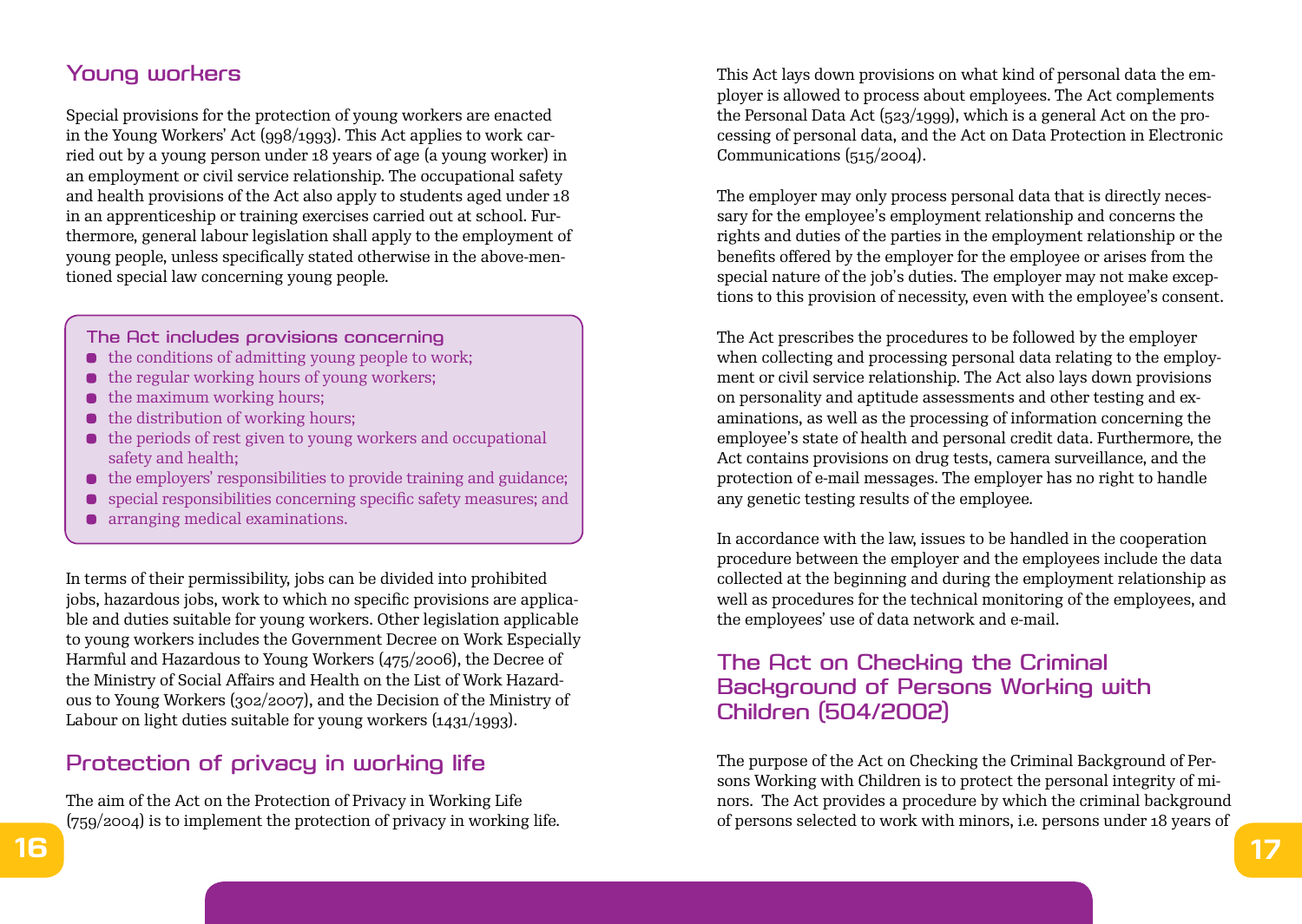age, is checked. This procedure for checking the criminal background is part of the aptitude assessments of jobseekers.

This procedure is applied to work performed both in employment and civil service relationships which involve, on a permanent basis and to a material degree, raising, teaching, caring for or looking after minors, or other work performed in personal contact with minors, without the attendance of a guardian. In order to be recruited for a job involving work with children, a private person can obtain information concerning him/herself in the criminal record free of charge.

An employer should ask the person selected for the above duties to show the extract from the criminal record referred to in the Criminal Records Act, showing whether the person concerned has been sentenced to punishments for sexual, violent or drug offences. The entry in the extract from the criminal record does not prevent the recruitment of the person, but the aptitude of the person will always be assessed by the employer.

### Working hours and annual holiday

#### *The Working Hours Act (605/1996)*

The Working Hours Act shall be applied to all work performed in an employment or civil service relationship. The Act also includes a list of types of work it shall not apply to. The Act is basically mandatory by nature, but national labour market organisations may deviate by collective agreements from several provisions of the Working Hours Act.

**18** *l**weeks* **in duration. <b>19** According to the Act, regular working hours may be based either on the general provision of an eight-hour working day or 40-hour working week, the provisions of a collective agreement, or agreements based on them relating to a particular workplace. The employer and an individual employee may also agree on regular working hours within certain limits. Regular working arrangements can be based on the average use of working hours, which means that the daily and weekly hours may vary as long as the working hours average 40 hours a week over a predetermined period. This period may be no longer than 52 weeks in duration.

Work may also be organised in periods so that the total working hours amount to 80 hours in two weeks or 120 hours in three weeks. The fields in which work in periods is possible are listed in the Working Hours Act. In addition, the use of periodic work may also be allowed by provisions of the workers' or civil servants' collective agreement or contract.

In accordance with the Act, overtime may be carried out per day or per week. Daily overtime refers to work that goes beyond what is permitted by law to be the regular daily working hours. Correspondingly, weekly overtime means work that exceeds the regular weekly working hours as decreed by the Act, done during days off, for instance. Daily overtime normally begins after a person has worked for eight hours during the daily 24-hour period. Weekly overtime consists of any hours exceeding a 40-hour week and excluding daily overtime. Overtime is compensated with a higher rate of pay.

The Act also determines limitations on overtime. The employer can have the employees working a maximum of 138 hours of overtime during each four-month period. During a calendar year, the employer can have the employee do a maximum of 250 hours of overtime. In addition, it is also possible to agree at the workplace on doing an additional 80 hours of overtime. Even in this case, the 138-hour limit over four months must be observed. The specific consent of the employee is required each time overtime is required. The specific consent of the employee is required each time overtime is required.

Besides regular and overtime working hours, the employer may have the employees work emergency hours based on certain provisions in the Act. The reason for emergency work has to be an unforeseen event which has interrupted the normal operation of a business, a plant or an establishment or seriously threatens to lead to such an interruption or constitutes a serious threat to life, health or property.

#### *The Annual Holidays Act (162/2005)*

The Annual Holidays Act applies with certain restrictions to work in an employment or civil service relationship. The Act lays down provisions on the length of annual leave, holiday pay, holiday compensation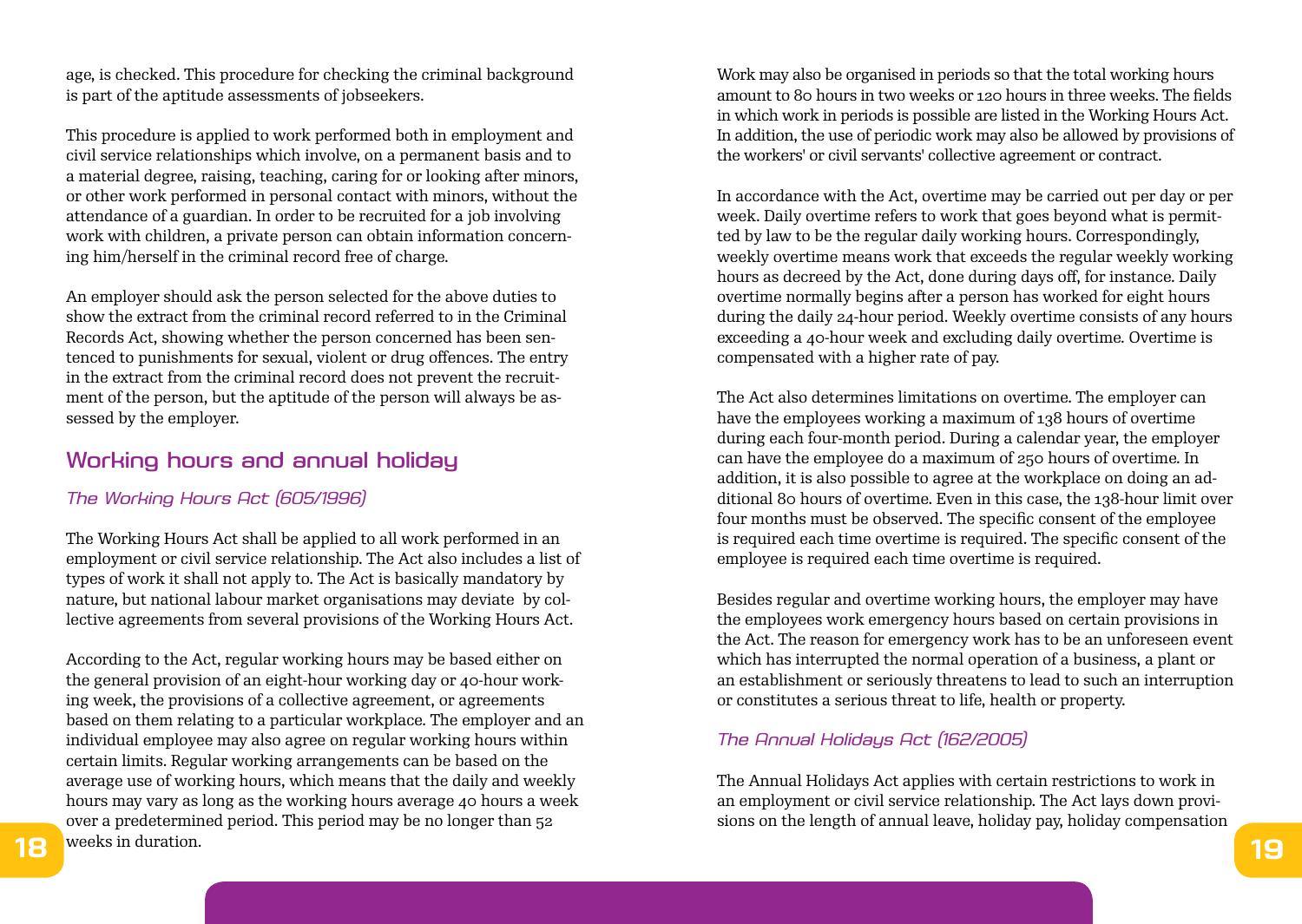and the granting of annual leave. The Annual Holidays Act is mainly based on the principle of earning: the leave is earned by working during the holiday credit year, i.e. the period starting on 1 April and ending on 31 March. There are two rules governing the accrual of annual leave. Those who work for a minimum of 14 days during all months according to their contract are within the scope of the 14-day rule. Those who work for a minimum of 35 hours during at least one month according to their contract and who are outside the scope of application of the 14-day rule are covered by the 35-hour rule.

The accrual of annual leave is calculated according to the holiday credit months and it is dependent on the length of the employment relationship. In employment relationships that have lasted for less than a year, two working days of leave and in employment relationships having lasted at least a year, two and a half working days are earned for each full holiday credit month before the end of the holiday credit year. A full holiday credit month is considered to be a calendar month during which workers covered by the 14-day rule have accrued at least 14 working days or days comparable to working days, and persons covered by the 35-hour rule have accrued at least 35 working hours or hours comparable to working hours.

When calculating a full holiday credit month, specifically detailed days of absence are considered comparable to working days or hours. These include periods such as annual leave or sick leave, maternity, paternity or parental leave, days of temporary childcare leave, study leave, and lay-offs with restrictions prescribed in the Act.

Those employees falling outside the scope of the earning rules (in other word those who, based on their contracts, work for less than 35 hours every month) are entitled to a leave equivalent to the annual leave. Two working days of leave can be obtained for each month the employment relationship has been valid. In employment relationships that have lasted at least a year, the employee has the right to four weeks' leave. For the time of the leave, holiday compensation is paid.

Those employees within the 14-day rule that work for a weekly wage or monthly salary receive their normal pay during the annual leave.

The holiday pay of those employees within the 14-day rule being paid by the hour is determined based on coefficients determined by the average daily wage and the duration of the holiday in number of days.

Those employees within the 35-hour rule receiving a weekly wage or a monthly salary, who according to their contract work a minimum of 35 hours a month during all months, also receive their normal pay during the annual leave. The holiday pay of employees covered by the 35-hour rule being paid by the hour or receiving performance pay is determined as a percentage share of the wages paid during the holiday credit year. If the employment relationship has lasted for a year by the end of the leave qualifying year, the holiday conpensation is 11.5 per cent, and in employment relationships shorter than this, it is nine per cent of the earnings. The percentage-based calculation of holiday pay also includes those employees covered by the 35-hour rule who receive a weekly or monthly salary who, according to their contracts, only work a minimum of 35 hours in some months.

On top of the basic holiday pay calculated on percentage-based manner, any pay not received during absences due to maternity, special maternity, paternity and paternal leave and temporary childcare leave or absence due to a compelling family reason is payable. In these calculations, pay not received during sick leave or rehabilitation and periods of lay-offs up to the amount prescribed in the law is also taken into consideration.

The holiday pay must be paid before the start of the holiday. Holiday pay for no more than six days of leave (such as the pay for a winter holiday) may be paid on the usual pay day.

Holiday compensation paid to the employee at the end of the employment relationship for any holiday entitlement earned but not yet received is calculated in accordance with the rules concerning holiday pay as described above.

The annual leave is earned and taken in working days. 24 working days of annual leave, or the summer holiday, shall be taken during the holiday season, the period between 2 May - 30 September. The remainder of the leave, the winter holiday, must be granted no later than by the beginning of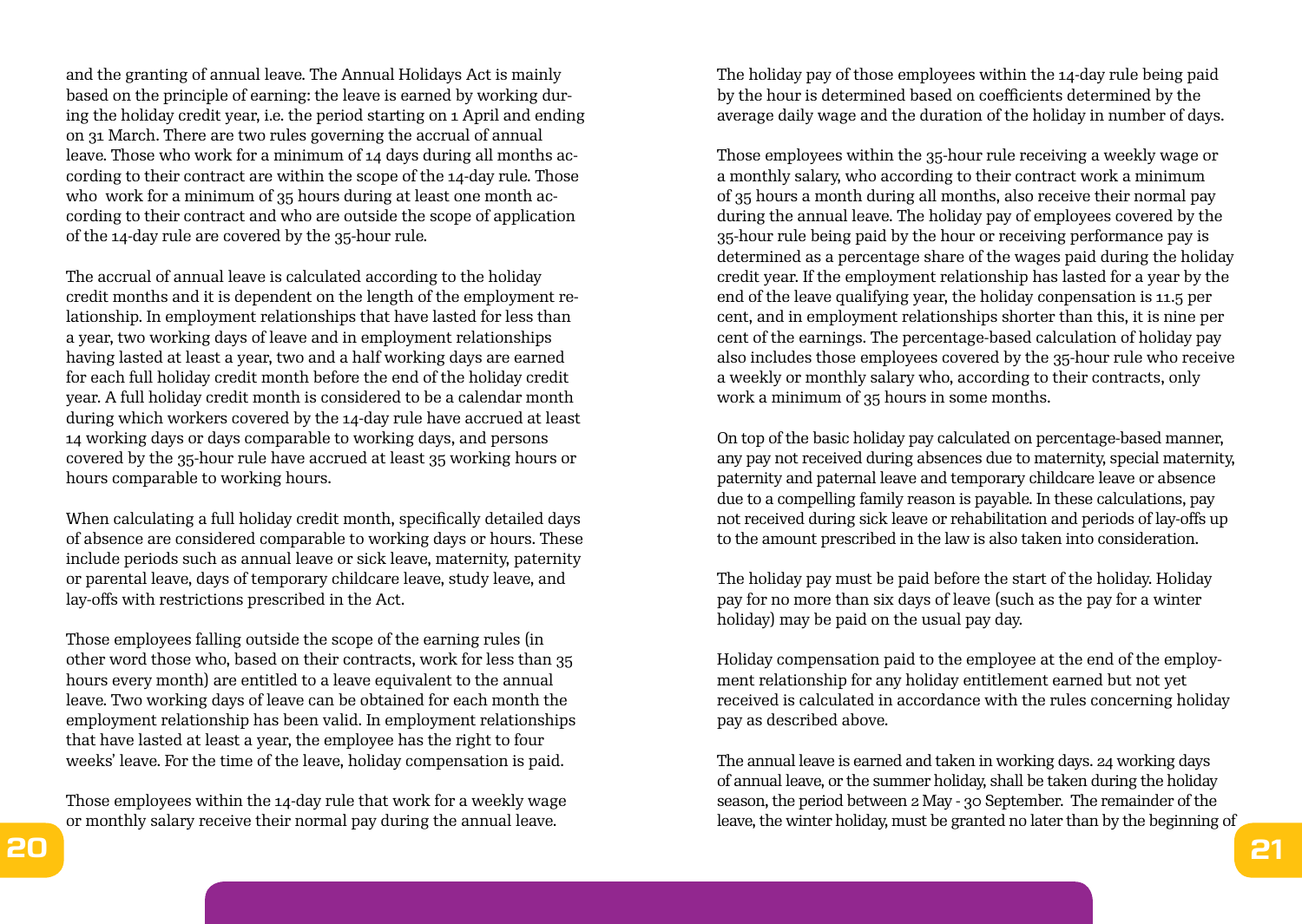the following holiday season. The employer and the employee may agree on the time of the annual leave within the limits prescribed in the Act.

The employee has the right to save the part of leave exceeding 24 days as carried-over leave. The employer may forbid the saving of the leave for a justified reason only. In addition, the employer and the employee may agree on saving the part of the leave that exceeds 18 days and taking the part of leave exceeding twelve working days by no later than in connection with the annual leave of the following holiday season.

## Job-sharing and studying

#### *The Act on Job Alternation Leave (1302/2002)*

The purpose of the Act on Job Alternation Leave is to promote the worker's well-being at work through short-term absence from work, simultaneously providing an unemployed jobseeker an opportunity of acquiring work experience through fixed-term employment. It also gives the employer an opportunity to provide the working community with new skills.

An employer and the workers can agree that the worker takes job alternation leave to be used in the way the worker wishes. The requirement for getting job alternation leave is that the employers bind themselves to recruiting an unemployed jobseeker from the employment office as a substitute during the job alternation leave. Another prerequisite for getting job alternation leave is that the person is a full-time employee (working time exceeds 75 per cent of the working time for full-time workers in the field) and that his or her time at work and employment relationship with the employer have lasted a consecutive period of at least 13 months before the beginning of job alternation leave. In addition, the employee should have a work history of at least ten years as prescribed by the employment pension legislation.

The job alternation leave must last no less than 90 and no more than 359 calendar days. After the leave, the employee has the right to return to his or her previous job or a job comparable to it. An employee may not be dismissed because of the job alternation leave, but in other respects the job alternator's protection from termination is no better than that

of any other employee. The employee will receive job alternation allowance for the period of the leave. The full amount of this allowance is 70 per cent of the amount the employee would receive as unemployment benefit in the case of unemployment. If the employee has a work history of at least 25 years, the allowance is 80 per cent.

In the recruitment of substitutes, priority should be given to young people, the long-term unemployed, or an unemployed person who has recently attained an academic or vocational qualification. The unemployed person need not be employed for the same duties from which the job alternator has taken leave.

#### *The Study Leave Act (273/1979)*

The purpose of the statutory study leave system is to improve the opportunities for training and studying available to the working population. Studies do not need to relate to the employer's operations, and the employee may freely choose what to study. In accordance with the Act, study leave is unpaid. However, it is possible to receive financial aid for vocational studies or training as decreed under the Act on Adult Education Allowance (1276/2000). The aid is paid by the Education Fund. An employee taking study leave has the right to return to the same or corresponding job, but there is no special protection from termination to guarantee the return.

The right to take study leave concerns all employees, whether in an employment or civil service relationship. Employees whose full-time employment with the same employer has lasted for one year in one or more periods are entitled to study leave.

The maximum length of study leave is two years over a period of five years, and it can be taken in one or more instalments. If the employment has lasted for less than a year but at least three months, the maximum length of study leave is five days.

In principle, during study leave the employee does not accumulate benefits that would otherwise be part of the employment relationship. Study leave can be interrupted on certain conditions.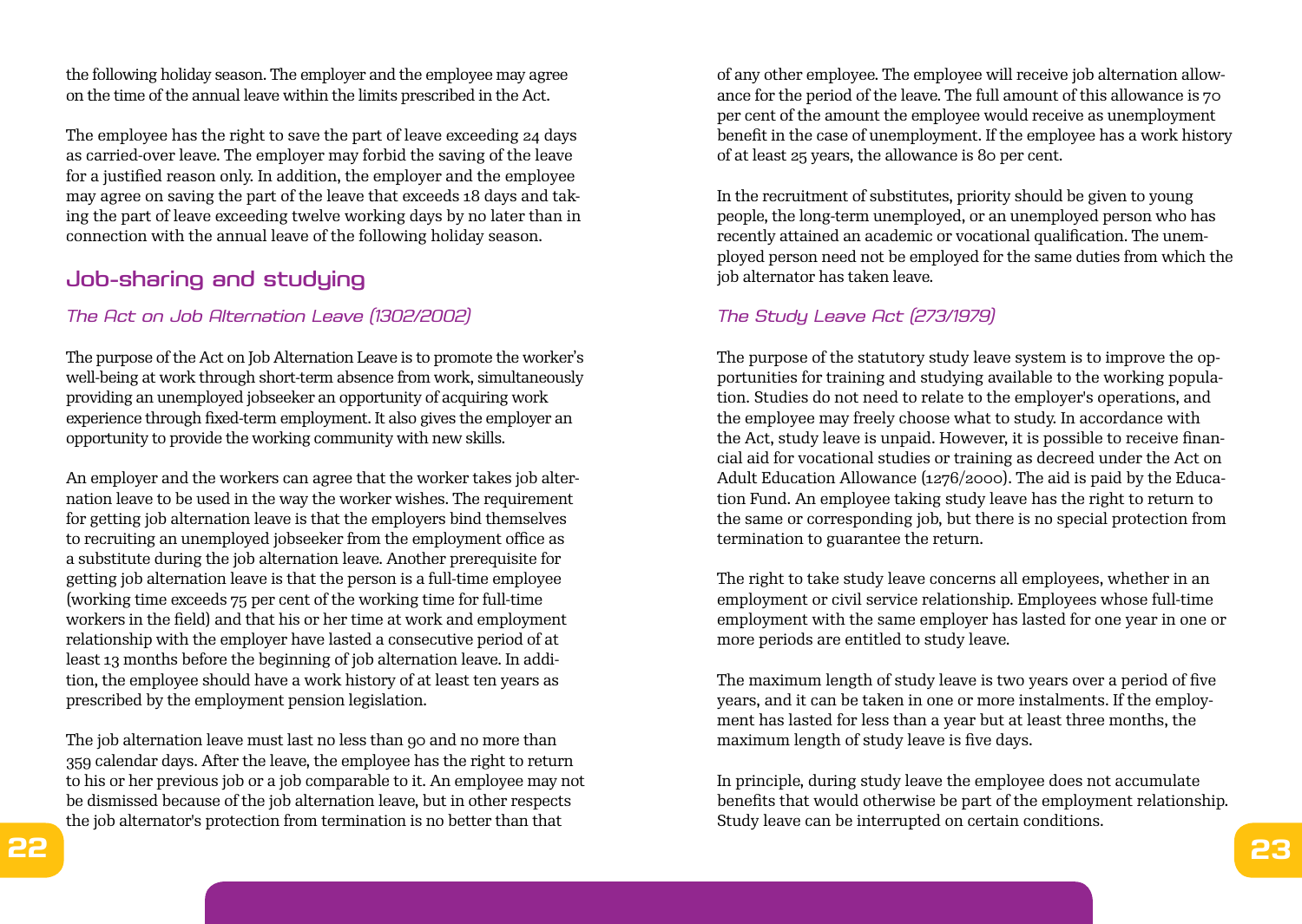## Personnel Involvement Systems

#### *The Act on Cooperation within Undertakings (334/2007)*

The purpose of the Act on Co-operation within Undertakings (the Act on Co-operation) and its various provisions concerning co-operation procedures emphasise the spirit of co-operation and seeking consensus. The Act is applied, subject to certain exceptions, to undertakings that normally employ at least 20 persons.

All enterprises and other organisations and foundations, regardless of whether their operations are intended to make a profit, and of which party finances them, fall within the scope of the Act on Co-operation. However, the Act does not apply to the State or municipalities. Parties to co-operation include the employer and personnel of the enterprise, and, in certain cases, the employee him- or herself. The Act defines personnel groups and their representatives, who, in general, are either shop stewards or elected representatives as referred to in the Employment Contracts Act. In certain cases, it is also possible to elect a specific co-operation representative. Hence, personnel representatives' rights to represent employees in co-operation negotiations are clearly based on the Act. However, the Act does not oblige the personnel or the enterprises to elect personnel representatives.

**The Act on Co-operation is divided into chapters in line with different co-operation procedures, as follows:** 

- Information provided to representatives of personnel groups
- Undertaking's general plans, principles, and objectives
- Agreement and decisions by personnel
- Changes in business operations affecting the personnel and arrangement of work
- Co-operation procedure in connection with a business transfer
- Co-operation procedure in reducing the use of personnel
- **•** Miscellaneous provisions

The Act is divided into chapters, for clarity. Special attention has been paid to the broad scope of co operation, because undertakings must engage in co-operation on a number of issues, not only during the procedure in dismissals.

In co-operation negotiations, the undertaking shall each year prepare a plan related to personnel and training objectives. In addition to the development of the breakdown and number of personnel in the undertaking, these must include at least the principles for use of various forms of employment relationships and assessment of any changes occurring in the employees' professional skills requirements and reasons for them, as well as annual training objectives based on this assessment. Realisation of the plan, and attainment of objectives, must also be monitored in cooperation. In addition, the employer must each quarter provide personnel groups' representatives with information on the number of employees in fixed-term and part-time employment relationships in the undertaking.

In addition to information on the financial position of the undertaking, the employer shall each year, at regular intervals, present the representatives of personnel groups with a report of the principles applied within the undertaking for the use of subcontracted labour insofar as subcontracted work is performed on the employer's work premises or work site. If the use of external labour (subcontracted labour and temporary-agency work) is estimated to affect the personnel, this must be handled separately in a co operation procedure. The Act also includes provisions on co-operation procedure for matters having to do with the use of temporary-agency work.

Each chapter of the Act includes provisions on negotiation procedures for co-operation, from initiation of negotiations to their termination. The employer must provide personnel representatives both with an initiative to commence negotiations and with information on each matter at hand in time to enable, depending on the matter, employees or personnel group representatives to prepare for negotiations and handle matters among themselves and/or with the employees they represent, before the negotiations commence. In cases of reduction in workforce, the initiative must be presented five days before the negotiations commence. No provisions on other time limits are given.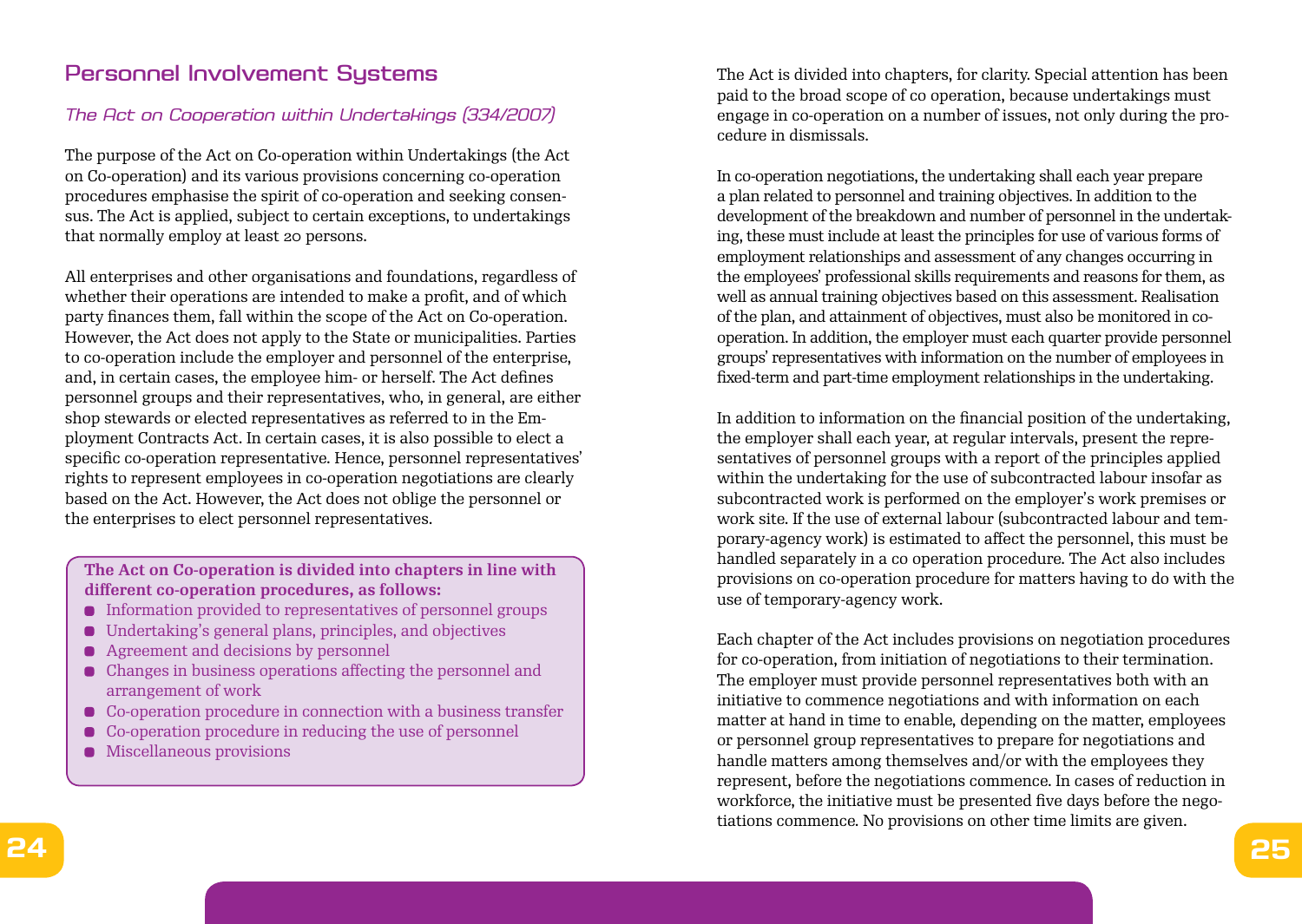The minimum period for negotiations concerning the notice of termination, layoffs, or reduction of a contract of employment to a part-time contract is 14 days, if such negotiations affect fewer than 10 employees. If they concern at least 10 employees, the negotiation period is six weeks. In enterprises employing 20–29 employees, the negotiation period is 14 days even in the latter cases.

The maximum amount of indemnification as sanction for dismissing or laying off an employee or reducing the employee's contract to a part-time contract without complying with co-operation procedure is 30,000 euros. In 2011, adjusted by index, this value comes to 31,570 euros. Factors influencing the amount of indemnification include the degree of neglect and the size of the undertaking. The employee is further entitled to other compensation due to illegal termination of employment. The indemnification is exempt from tax.

In addition to imposing a fine as a penalty, the Act on Co-operation includes a coercive measure in case the employer neglects to provide information falling within the scope of the duty to inform, such as financial statements or a report on the undertaking's financial situation or fixed-term and part-time employees, or salary information. Personnel group representatives may require a decision by a court of law to oblige the employer to provide such information under threat of penalty payment (fine). If an employee fails to prepare a plan regarding personnel, or training objectives, the co-operation ombudsman supervising the law may apply for a corresponding decision.

International regulations that are binding for Finland – in particular, the EU Directive on informing and consulting employees (2002/14/EC) – have been observed in the preparation of the Act.

The co-operation ombudsman supervises compliance with the Act on Co-operation and other acts pertaining to the involvement of employees.

#### *Cooperation within groups*

In accordance with the **Act on Cooperation within Finnish and Community-wide Groups of Undertakings (335/2007)**, a Finnish group that has at least 500 employees in Finland has to conclude an agreement on cooperation within the group with those affiliated companies that have at least 20 employees. The agreement may involve the management of all arrangements necessary for cooperation within the group, such as dissemination of information, negotiation procedures, personnel representation, and realising inter-personnel interaction. If an agreement regarding cooperation within the group cannot be reached, the cooperation has to be arranged following the minimum requirements included in the Act (national cooperation within groups).

In addition, in accordance with the European Council Directive 45/94/ EC, the above-mentioned Act also applies to the establishment of a European Works Council or another procedure for informing and consulting with the employees in multinational undertakings (international cooperation within groups).

#### *The Act on Personnel Representation in the Administration of Undertakings (725/1990, Act on Administrative Representation)*

The Act on Administrative Representation gives the personnel the right to take part in the handling of matters that involve company business and the position of personnel on the administrative board, the board of directors or the management group of the company. The representation is to be agreed between the company and the personnel. If no agreement can be reached regarding personnel representation, representation nevertheless has to be organised in compliance with the minimum requirements of the Act. The Act is applicable to companies that have at least 150 employees.

The personnel representatives have basically the same rights, duties and responsibilities as the members elected by the company in the relevant organ. However, they do not have the right to take part in the handling of matters that involve the election or dismissal of the company management, the terms of managerial contracts, the terms of personnel employment relationships or measures in case of industrial action.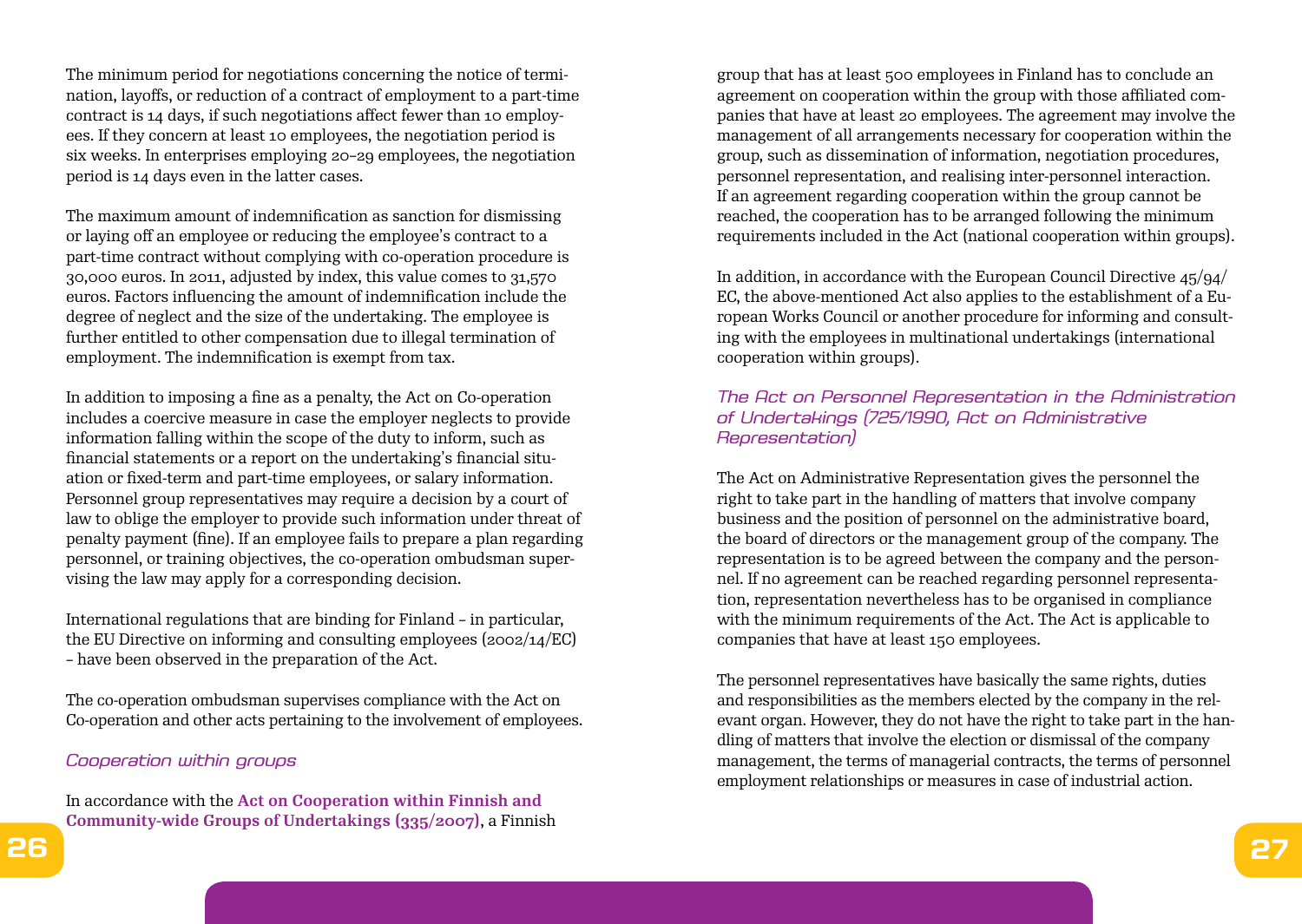#### *The Act on Personnel Funds (934/2010)*

The purpose of personnel funds is to reward the entire personnel for the achievement of goals and to improve the productivity, efficiency and competitiveness of the company. The establishment of personnel funds is voluntary and requires, in practice, mutual understanding between the employer and personnel on the matter. The personnel decide on the establishment of the fund, and the employer on the performance or profit bonus system. The scope of application of the Act is wide, as it is possible to establish funds quite comprehensively regardless of the field of operation of the employer, as long as the employer has at least ten employees.

Various performance and profit bonus items may be deposited into the personnel fund. The Act prescribes the personnel fund contribution, which the employer decides in advance after cooperation negotiations with the personnel on the grounds for bonuses. The personnel fund contribution must concern all employees, and its maximum amount will be determined on the basis of equal conditions for all. The personnel fund contribution may also be determined as a personal share of the total, if the determination conditions meet the above criteria. A special supplement to a personnel fund contribution may also be deposited into the fund if it concerns all employees or a clearly specified part of the organisation. The supplement to a personnel fund contribution may not exceed one month's pay. Annually, a maximum of 15 per cent of the employee's capital is transferred into the funds that can be withdrawn.

A personnel fund is not liable to pay taxes. For the company, performance and profit bonus items are tax deductible expenses. The items withdrawn from the personnel fund capital by the member are taxed during the year of withdrawal. The member will pay income tax for 80 per cent of the item, and a share of 20 per cent of the withdrawn funds is left untaxed.

#### *The Act on Employee Involvement in European Companies (SE) and European Cooperative Societies (SCE) (758/2004)*

A European company is a company form through which it is possible to engage in business over the whole European Economic Area in the name of one company. In Finland, the Act on Employee Involvement in European Companies (SE) and European Cooperative Societies (SCE) imposes the European Union Directive on complementing the regulations on European Companies with personnel representation. Personnel representation refers to a system through which staff representatives can influence decisions made in the company.

For the purposes of negotiating personnel representation, a specific negotiation group representing the staff of the European company is set up. The task of this group is to negotiate an agreement concerning personnel representation. If no agreement is reached within the time limit or if the parties so agree, the secondary provisions of the Act shall be applied in personnel representation.

Similar provisions also apply to European Cooperative Societies.

## **3 Industrial Peace and the Right to Industrial Action**

The employer and employee parties bound by a collective agreement may not, during its validity, take industrial action that is directed against the collective agreement as a whole or any of its provisions. The parties and their subordinate associations have the duty to supervise the preservation of industrial peace. A single employer and/or an employer and employee association may be ordered to pay a compensatory fine for breaking the industrial peace.

Once the collective agreement has expired, i.e. during a period with no valid agreement, the employees´ party may put pressure on the employer through strikes or other measures of industrial action. The employer, on the other hand, may use a lockout. Political strikes and sympathy strikes are permitted.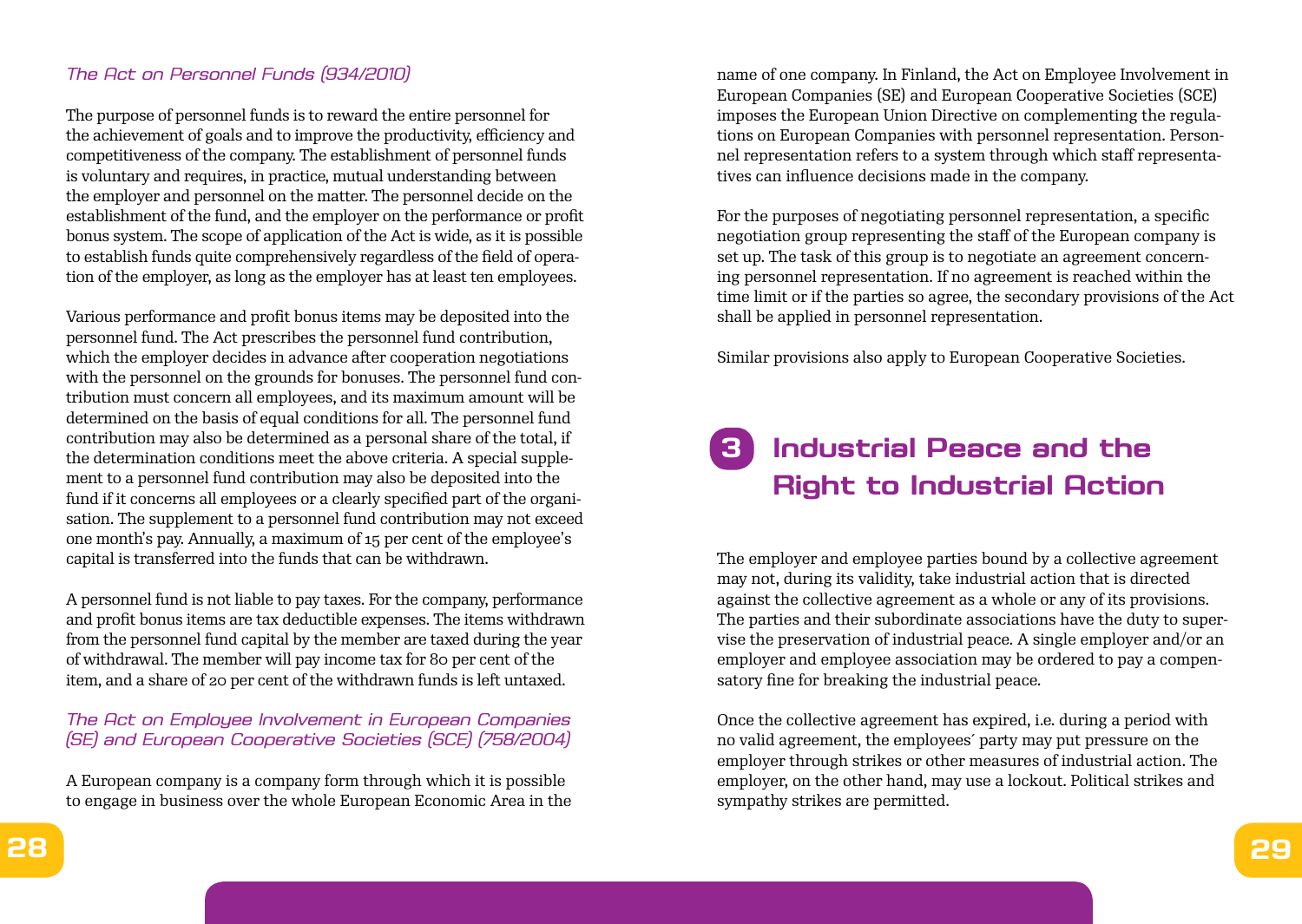### Interest disputes and legal disputes

A permanent arbitration procedure for labour disputes has been created to deal with interest disputes arising from working life by the **Act on Mediation in Labour Disputes (42/1962)**. Legal disputes concerning the contents of collective agreements or breaches thereof can be taken to the Labour Court. Legal labour disputes that do not concern collective agreements can be taken to public courts.

## Arbitration procedure for conflicts of interest disputes

The purpose of the arbitration procedure is to help labour market organisations reach a collective agreement when the negotiations have stalled. At the moment, there is one Public Conciliator and six part-time regional conciliators appointed by him or her to arrange the arbitration procedures. By law, the parties have the duty to be present at the arbitration, but they do not have the duty to accept the arbitration proposal the conciliator may present.

## Negotiations regarding legal disputes

If disagreements arise at workplaces regarding the contents of the collective agreement or its interpretation, or if it appears that the agreement may have been breached, attempts are usually made to solve the dispute in workplace level negotiations. If the matter cannot be resolved between the employees and the employer, negotiations will continue between the employer and the shop steward representing the trade union. If the negotiations still do not produce a solution, the matter will be forwarded to be negotiated between the employer´ associations and trade unions. If no solution can be found at this level, either one of the unions may take the matter to the Labour Court.

## The Labour Court

The Labour Court was established in 1947. Its jurisdiction comprises the settling of matters concerning the legitimacy, validity, contents and scope of collective agreements and contracts, as well as the correct

interpretation of a certain provision. The Labour Court also decides on the amount of a compensatory fine for an illegal strike. The decision of the Labour Court is final.

Furthermore, the Labour Court handles certain complaints concerning derogation permits related to working hours, as well as appeals on committee decisions concerning the general applicability of a collective agreement.

# **4 Occupational Safety and Health**

Supervision of compliance with the provisions of labour legislation is mainly the statutory duty of the occupational safety and health authorities. The Ministry of Social Affairs and Health manages the occupational safety and health administration at the national level. At the local level, the Regional State Administrative Agencies' occupational safety and health areas of responsibility supervise occupational safety and health.

The inspectors of occupational safety and health carry out inspections as often and as efficiently as necessitated by the supervision. A written inspection report is given in connection with the inspection. Depending on the nature of any shortcomings, the inspectors may also give written guidance and advice or give an order to eliminate or mend the state of affairs failing to meet occupational safety and health regulations. As the final measure, the occupational safety and health authority may oblige the employer to take measures ordered in an inspection within the stipulated deadline and enforce the order with a conditional imposition of a fine. The occupational safety and health authority may also interrupt a work process or prohibit it completely.

The central laws relating to occupational safety and health include the Occupational Safety and Health Act (738/2002), several more specific regulations issued on the basis of this, and the Occupational Health Care Act (1383/2001).

**30 b** occupational safety and health. **31** The Ministry of Social Affairs and Health (www.stm.fi and www.tyosuojelu.fi) is responsible for the preparation of national legislation related to occupational safety and health.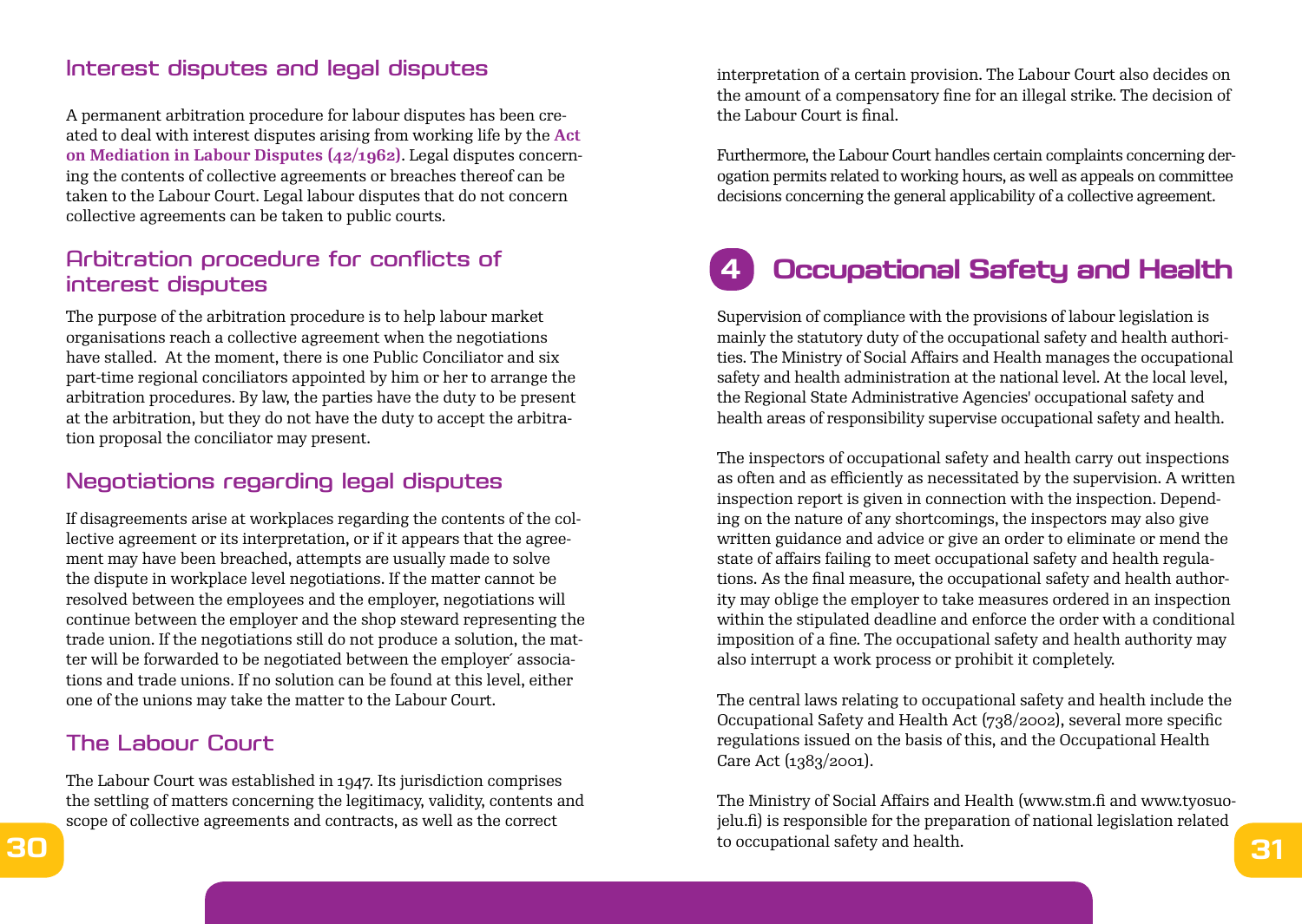# **5 Social Security**

The Finnish social security system covers the entire population. The social security system is divided into earnings-related social security and basic social security. Central earnings-linked social security benefits include pension security, sickness benefit, maternity, paternity, parental and special maternity benefits, as well as unemployment benefit. In cases where an employee has not accrued earnings-related social security, he or she will be paid a minimum amount allowance; in unemployment allowance it will be labour market support; in health insurance, the minimum allowance and in the pension system, the national pension.

The Ministry of Social Affairs and Health (www.stm.fi) is responsible for the preparation of social security legislation.

## **6 Organisations Participating in Tripartite Labour Negotiations**

Wage and salary earners' organisations

**Central Organisation of Finnish Trade Unions – SAK** was founded in 1907. With some 1.04 million members, it is the biggest central organisation in terms of membership. It has 21 affiliated organisations. Members include workers in the industries, the public sector (municipalities and the state), the transport sector and private service industries. Less than one-half of all SAK members work in the industrial sector, about one-third in private services and a quarter in the public sector. Some 46 per cent of SAK members are women. (www.sak.fi)

**The Finnish Confederation of Professionals STTK** was founded in 1946. It has some 615,000 members and 20 affiliated unions. STTK's membership consists of white-collar employees of the state, municipalities, parishes, the services sector and industries. About two-fifths of the members work in the municipal sector, two-fifths in the private sector, and one-fifth in state administration. Approximately two-thirds of the members are women. (www.sttk.fi)

**AKAVA – The Confederation of Unions for Professional and Managerial Staff in Finland** was founded in 1950. It is the central labour market organisation for highly educated salary earners and professionals. It has 34 affiliated associations with 552,000 members. Some 55 per cent of the members work in the private sector and  $45$  in the public sector. 42 per cent of its members are women. (www.akava.fi)

## Employer organisations

**The Confederation of the Finnish Industries EK** started operating in 2005, when the Confederation of Finnish Industry and Employers and the Employers' Confederation of Service Industries united to form one organisation. EK has 27 affiliated associations with some 16,000 member companies. These companies have some 950,000 employees. EK offers blanket representation for all private industries and companies of all sizes.

Public sector employer organisations include **The Local Government Employers KT** (there are 431,000 civil servants and employees working in the municipal sector), the **Office for the Government as Employer VTML** (the government sector has some 86,000 civil servants and employees), and **The Commission for Church Employers KiT**  (slightly over 21,000 civil servants and employees).

### Entrepreneur organisations

**The Federation of Finnish Enterprises FFE** has been operating in its current form since 1996. It is an organisation for small and mediumsized companies, involved in entrepreneurship, economic, and employer policy. It has more than 400 local associations of companies, 21 regional organisations, and 53 trade organisations, and through the affiliated organisations the membership amounts to 112,000 enterprises. Of these, some 45,000 are employer companies with about 450,000 employees.